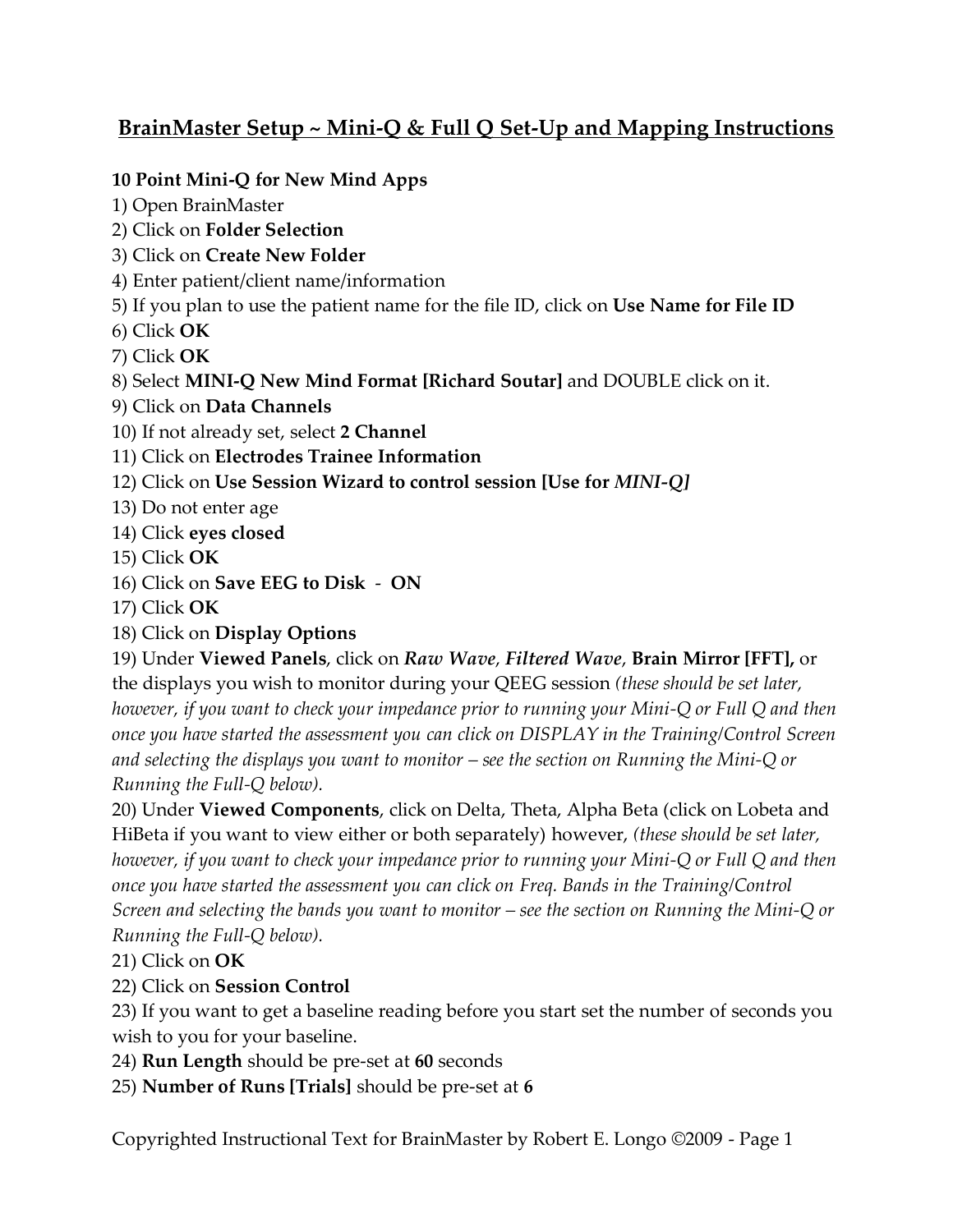### 26) **Session Type** should be preset for **Assessment**

27) For **Number of Sessions**, enter a minimum number of **4** (in case you have to redo an eyes closed or eyes open session) but you can set a higher number, i.e., 20

28) The **Use Session Wizard to control session** [Use for *MINI-Q]* should be checked.

29) Click **OK**

30) Click on **Use these Settings**

You are now ready to run the Mini-Q

**NOTE: When preparing for a Mini-Q; taking a history of presenting problems is important. Have the patient fill out all the information you want to have on New Mind Apps, BEFORE you do the actual Mini-Q**

#### **QEEG Preparation Checklist**

The following instructions to the patient before they come in for a Mini-Q or Full Q will help assure that you get the best results possible.

1) If the patient is taking stimulant medication (i.e., ADHD medication), it is preferable to do the QEEG recording after the patient has stopped taking the medication for up to 48 hours prior. The patient MUST check with his/her prescribing physician to determine if it is possible to stop taking the stimulants 48 hours prior to the QEEG. If 24 hours is not advisable 12-24 is the next preferred length of time.

2) Do not make changes in any other medication

3) If the patient is sick, instruct them to call to reschedule; even if he/she only has a cold.

4) The patient should *NOT* drink coffee, tea, red bull, caffeinated soft drinks, or any other substance with caffeine for at least 15 hours prior to the QEEG.

5) Patients should avoid taking any over the counter medication or supplements for three or four days prior to the QEEG.

6) The patient should be instructed to wash his/her hair the night before the QEEG by doing the following: a) wash your hair 3 times with a ph neutral shampoo, such as Neutrogena non-residue shampoo, b) do not use crème rinse or any other hair product until after your QEEG appointment, and c) do not wash your hair again in the morning of your appointment. *Make sure your hair is completely dry before coming for the QEEG.*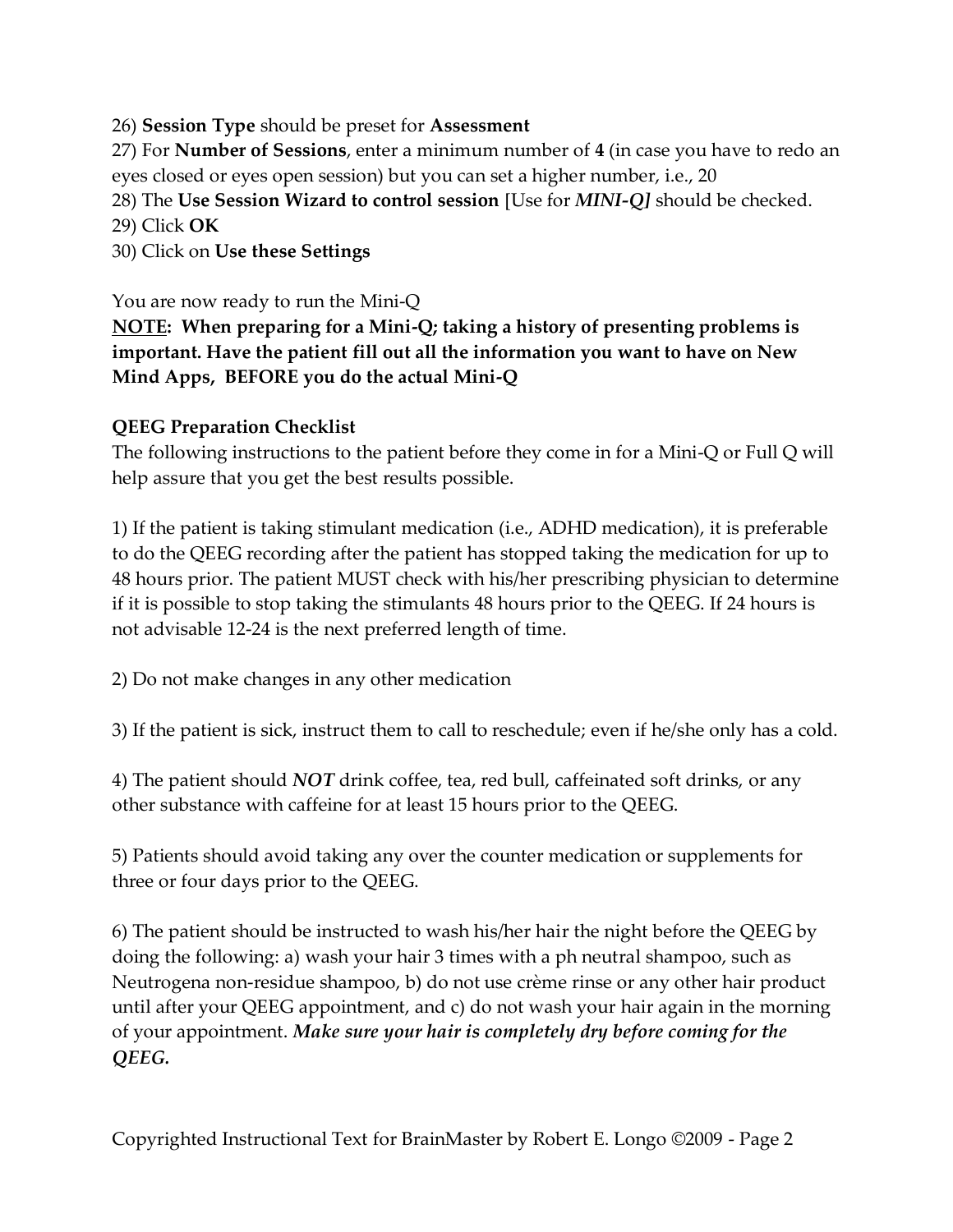7) The patient should be instructed to get a good night's sleep before the QEEG (let us know if you have any sleep problems or disturbances).

The Day of the QEEG, the patient should:

1) Eat a high protein breakfast.

2) Drink plenty of water the day before the QEEG recording.

3) Use the restroom to prior to the start of the QEEG.

## **Patient Prep for Mini-Q or Full Q (you can view a video of Dr. Soutar, prepping a patient at:**

**[http://www.youtube.com/watch?v=aWTrK1g5e0Q&feature=PlayList&p=5A883BD075](http://www.youtube.com/watch?v=aWTrK1g5e0Q&feature=PlayList&p=5A883BD075F552D9&index=0&playnext=1) [F552D9&index=0&playnext=1](http://www.youtube.com/watch?v=aWTrK1g5e0Q&feature=PlayList&p=5A883BD075F552D9&index=0&playnext=1)**

1) Use Alcohol Prep-Pads or cotton pads with alcohol to clean skin on earlobes and forehead (Fp1 & Fp2).

2) Measure patient's head with custom measuring tape to select the correct Electro-Cap™ size.

3) Select proper size Electro-Cap™ and place on patient's head, fitting cap to head with proper 10/20 placement

4) Use sponges for Fp1 & Fp2 electrodes to avoid Electro-Gel™ dripping into the patient's eyes.

5) Fill a 5 CC syringe with blunted needle with the Electro-Gel™

6) Using the syringe with Inject Electro-Gel™ into each electrode (you can use Electro- $Gel^{TM}$  or Ten20 Conductive<sup>TM</sup> for ear clip electrodes)

7) When you place the blunted needle into each electrode, gently use the blunted end and move in a circular motion on the scalp. This helps to abrading/exfoliation/clean the skin at the electrode sites below the electrode.

8) Gently hold each electrode to the scalp while filling it with Electro-Gel<sup>™</sup>

9) After filling each electrode with Electro-Gel™ use the wooden end of a single tip wooden Q-tip to work the Electro-Gel™ to the scalp by placing the wooden end of the Q-tip into each electrode and gently twisting it back and forth against the scalp.

10) Now place the syringe with blunted needle into each electrode and while gently holding the electrode to the scalp, make sure each electrode is filled and topped off with Electro-Gel™

11) When the cap has been prepped as above, plug the Electro-Cap<sup>TM</sup> plug into the back of the **ATLANTIS MINI-Q box** or **MINI-Q II** (for both 10 point and 19 point QEEG).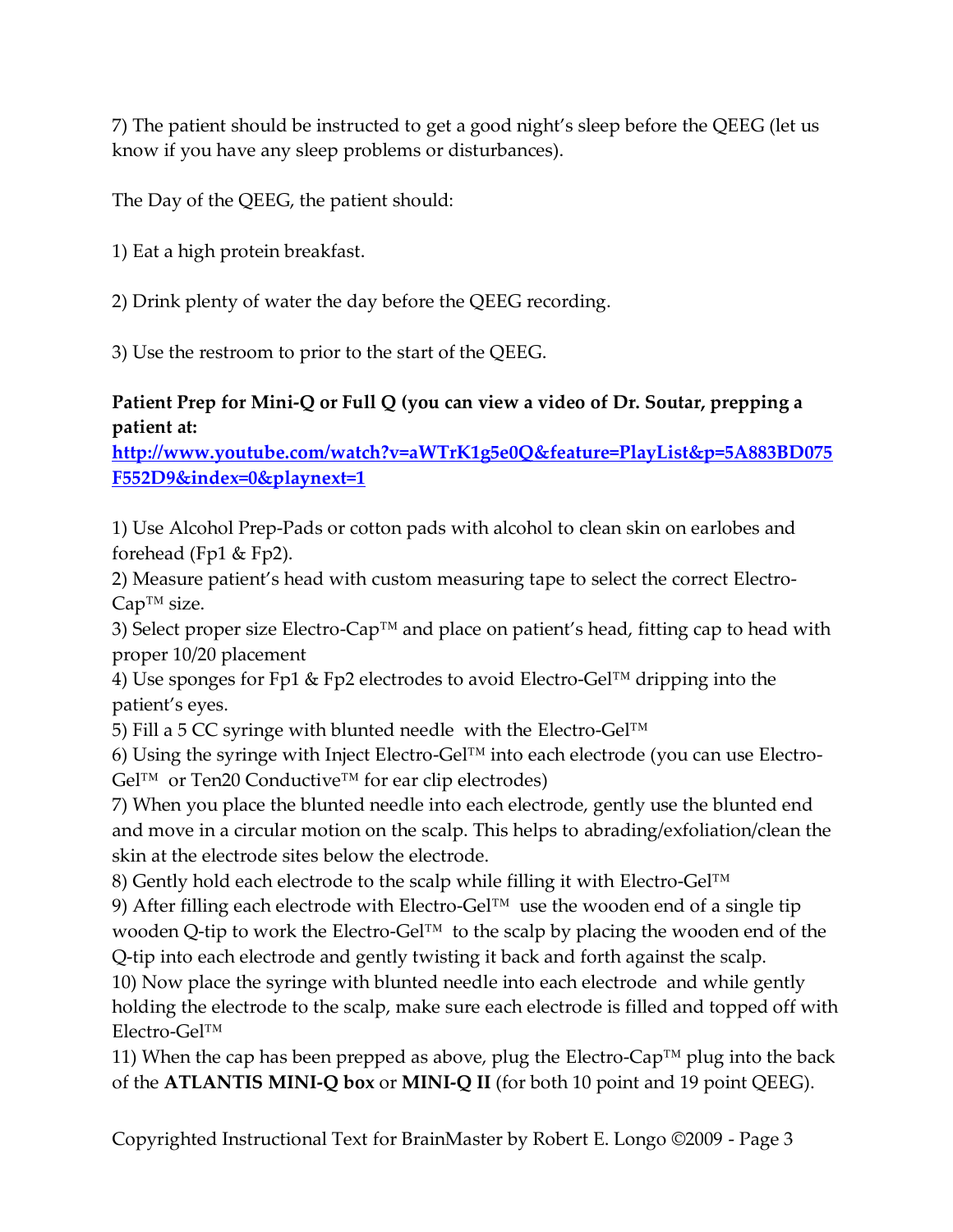12) Plug the **ATLANTIS MINI-Q box** or **MINI-Q II** into your **BrainMaster Atlantis**  unit.

13) Check your impedance (lights should be flashing green). You are ready to run your MiniQ or Full Q

## **Running the Mini-Q**

After you have prepared the patient for the Mini-Q, the QEEG assessment process is outlined below:

- 1) Click on BrainMaster
- 2) Select the proper patient **FOLDER**
- 3) Click on **Data Channel**
- 4) Click on **Electrodes and Trainee Info**
- 5) Make sure you have checked **Eyes Closed**
- 6) Click on **OK**
- 7) Click on **Use These Settings**

8) Tell patient to relax, sit still, to keep his/her eyes closed until you tell him/her to open them, and try not to blink or move; KEEP BOTH FEET ON THE FLOOR.

- 9) Tell patient to close eyes and relax
- 10) Click on **RUN NEXT SESSION**
- 11) Click on **GO (read and follow directions in the pop up window)**
- 12) Click on **GO**
- 13) Now check for good impedance and artifact:
	- Anxiety & twitching and muscle tension/bracing, eye blinking, etc.
	- Beta at F3  $&$  F4 (frontalis muscle) muscle tension
	- Beta at T3 & T4 is present if jaw grinding (TMJ)
	- If eyes are fluttering we will see increased Delta

### 14) **Do not click on OK yet!**

15) If you are using the Mini-Q box, with the box set at Position  $#1 \sim FZ$ , CZ check your *Raw Wave* data at both sites (this is most easily done by **NOT** checking any items in the Viewed Panels section of the **Display Options** settings except for *Raw Wave*, and under *Viewed Components,* **NOT** checking any items/waves.

NOTE: If you are using the BrainMaster Mini-Q II box, for a Mini-Q make sure the button in the back (next to where you plug the Electro-Cap™ in) is in the **OUT** position and when you look at the digital display, you will note that there is **NO** decimal point *after* the position number.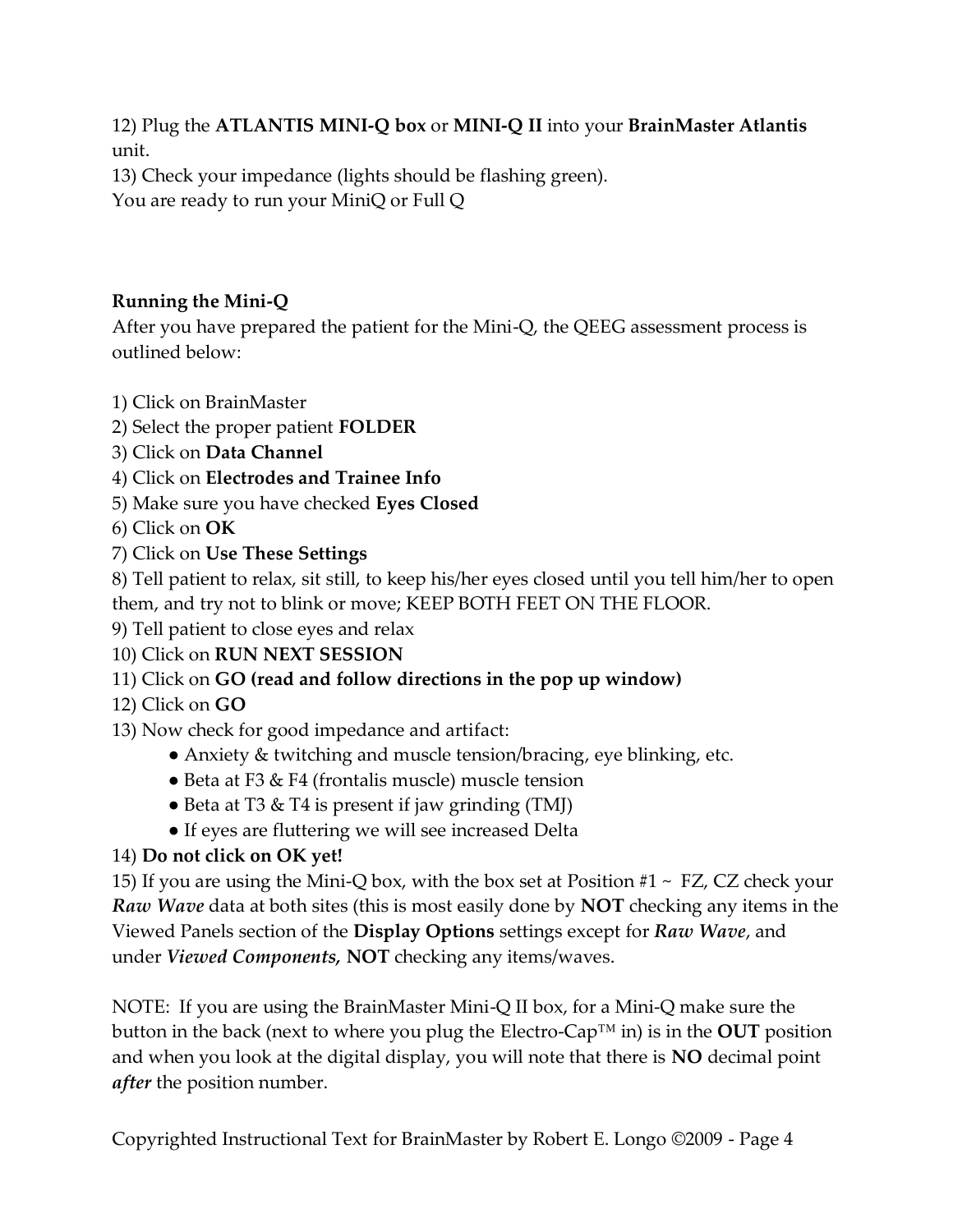16) Make sure you have good clean Raw Waves.

17) Now switch the dial on the **Mini-Q box** to position #2 ~ F3, F4. Check your *Raw Wave* data at both sites. Make sure you have good clean Raw Waves.

18) Now switch the dial on the **Mini-Q box** to position #3 ~ C3, C4. Check your *Raw Wave* data at both sites. Make sure you have good clean Raw Waves.

19) Now switch the dial on the **Mini-Q box** to position #4 ~ P3, P4. Check your *Raw Wave* data at both sites. Make sure you have good clean Raw Waves.

20) Now switch the dial on the **Mini-Q box** to position #5 ~ T3, T4. Check your *Raw Wave* data at both sites. Make sure you have good clean Raw Waves.

21) Now switch the dial on the **Mini-Q box** to position #6 ~ O1, O2. Check your *Raw Wave* data at both sites. Make sure you have good clean Raw Waves.

22) If for any reason you do not have good impedance and clean Raw Wave data at any site(s) use the wooden Q-tip to work the Electro-Gel<sup>TM</sup> down to the scalp, and if need be add a little more Electro-Gel™ to the site electrode until you have improved the impedance and Raw Wave signal. It is best to get the problems resolved now instead of having to stop the Mini-Q to correct problems mid way.

23) Switch the Mini-Q box back to position  $#1 \sim Fz$  Cz (the window says PZ, LE, GRD,  $LE, Cz)$ 

24) Now click on OK in the Master30 window to start your session.

25) In **Display** you can select any of the options you want to use to monitor the QEEG assessment by clicking on them.

26) In **Freq. Bands** you can select any of the options you want to use to monitor the QEEG assessment by clicking on them.

27) After 60 seconds/one minute the computer will PLAY A "Windows" sound and stop recording data at this site. Switch the Mini-Q box to position  $#2 \sim F3$ , F4 (the window says F3, LE, GRD, LE, F4)

28) Click "Yes" in the master 30 window that appears on the Training Control Screen 29) After 60 seconds/one minute the computer will PLAY A "Windows" sound and stop recording data at this site. Switch the Mini-Q box to position  $#3 \sim C_3$ , C4 (the window says C3, LE, GRD, LE, C4)

30) Click "Yes" in the master 30 window that appears on the Training Control Screen 31) After 60 seconds/one minute the computer will PLAY A "Windows" sound and stop recording data at this site. Switch the Mini-Q box to position  $#4 \sim P3$ , P4 (the window says P3, LE, GRD, LE, P4)

32) Click "Yes" in the master 30 window that appears on the Training Control Screen 33) After 60 seconds/one minute the computer will PLAY A "Windows" sound and stop recording data at this site. Switch the Mini-Q box to position  $#5 \sim T3$ , F4 (the window says T3, LE, GRD, LE, T4)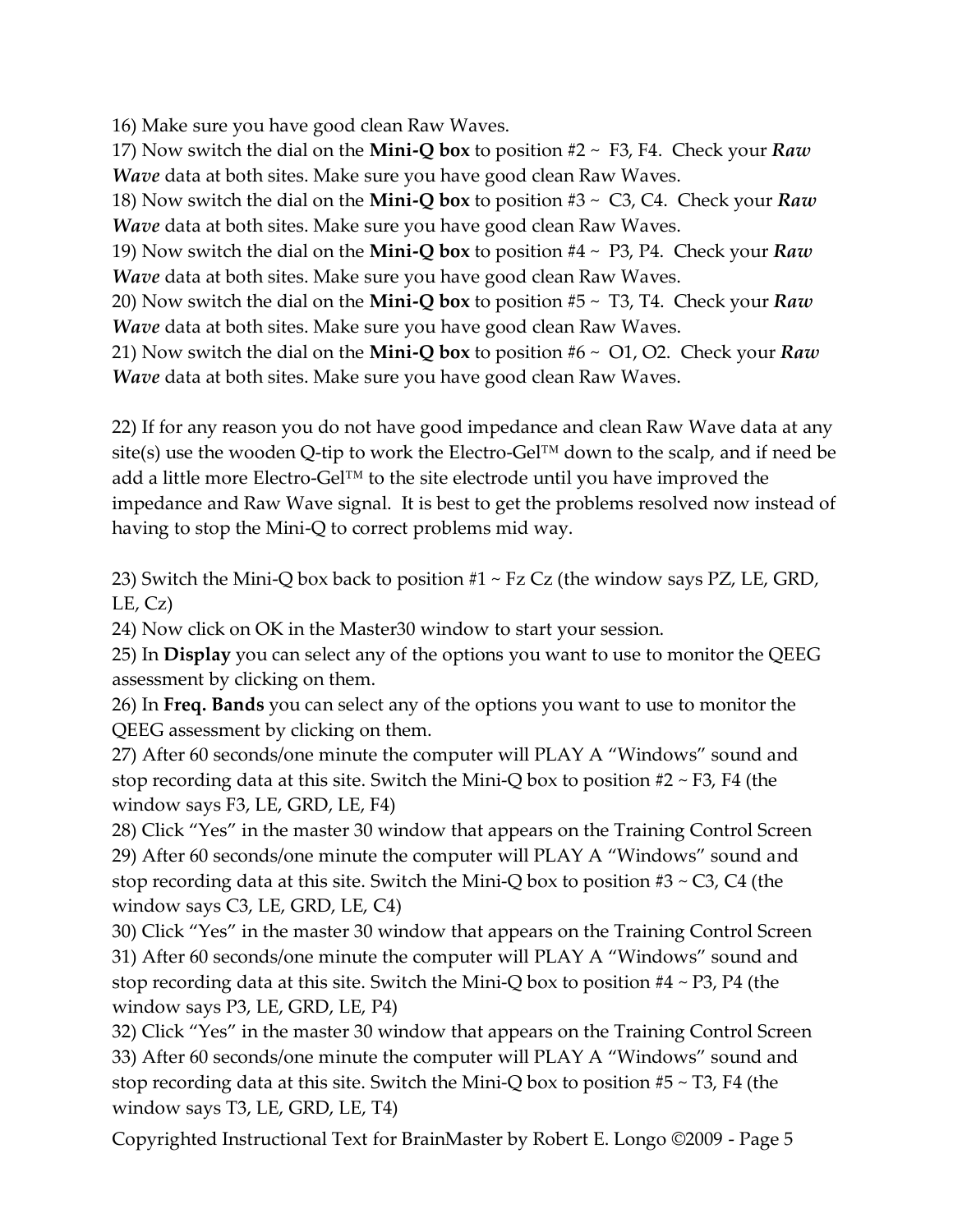34) Click "Yes" in the master 30 window that appears on the Training Control Screen 35) After 60 seconds/one minute the computer will PLAY A "Windows" sound and stop recording data at this site. Switch the Mini-Q box to position  $#6 \sim O1$ , O2 (the window says O1, LE, GRD, LE, O2)

36) Click "Yes" in the master 30 window that appears on the Training Control Screen

37) After the eyes closed portion of the Mini-Q is complete, click on **"Close"**

38) Make a written note for run #1, i.e., Run #1 *Eyes Closed*

## *Check your Data*

## 39) Click on **Review Session Results**

40)The **Breview** chart comes up and you should see 6 minutes of data for all band widths.

41) With the Breview window open click on **Settings** tab

42) Under **Components** click on Delta, Theta, Alpha, & Beta

43) Under **Full Scale**, start with and click on 20 uV.

44)Click on OK

45) All four Frequency bands should appear on the Breview screen. If you cannot see all four bands on the Breview screen, (some are too high), click on **Settings** again, and under **Full Scale**, click on 30uV.

46) Click on OK

47) Continue to increase the uV following the same procedure until you can clearly see all four bands.

48) Next, on the Breview screen, click on the **Quick-File** tab

49) Scroll down to verify that you have 69 rows of data.

**Note:** If you have more than 69 rows, highlight all the rows and columns after 69 and hit your delete button. Under **File** click on **Save as** and label the file as **qat00001r** (you do not want to delete the original data; and the file you save as **qat00001r** indicates that this file is the revised corrected file which you will use to upload to *New Mind Apps* as the eyes closed version of your assessment.

50) **Close** the **Excel** screen/window and **close** the **Breview** screen/window.

## *Now prepare to run the eyes open part of the Mini-Q*

51) Click on **View or Change Settings**

- 52) Click on **Data Channel**
- 53) Click on **Electrodes and Trainee Info**
- 54) Make sure you have checked **Eyes Opened**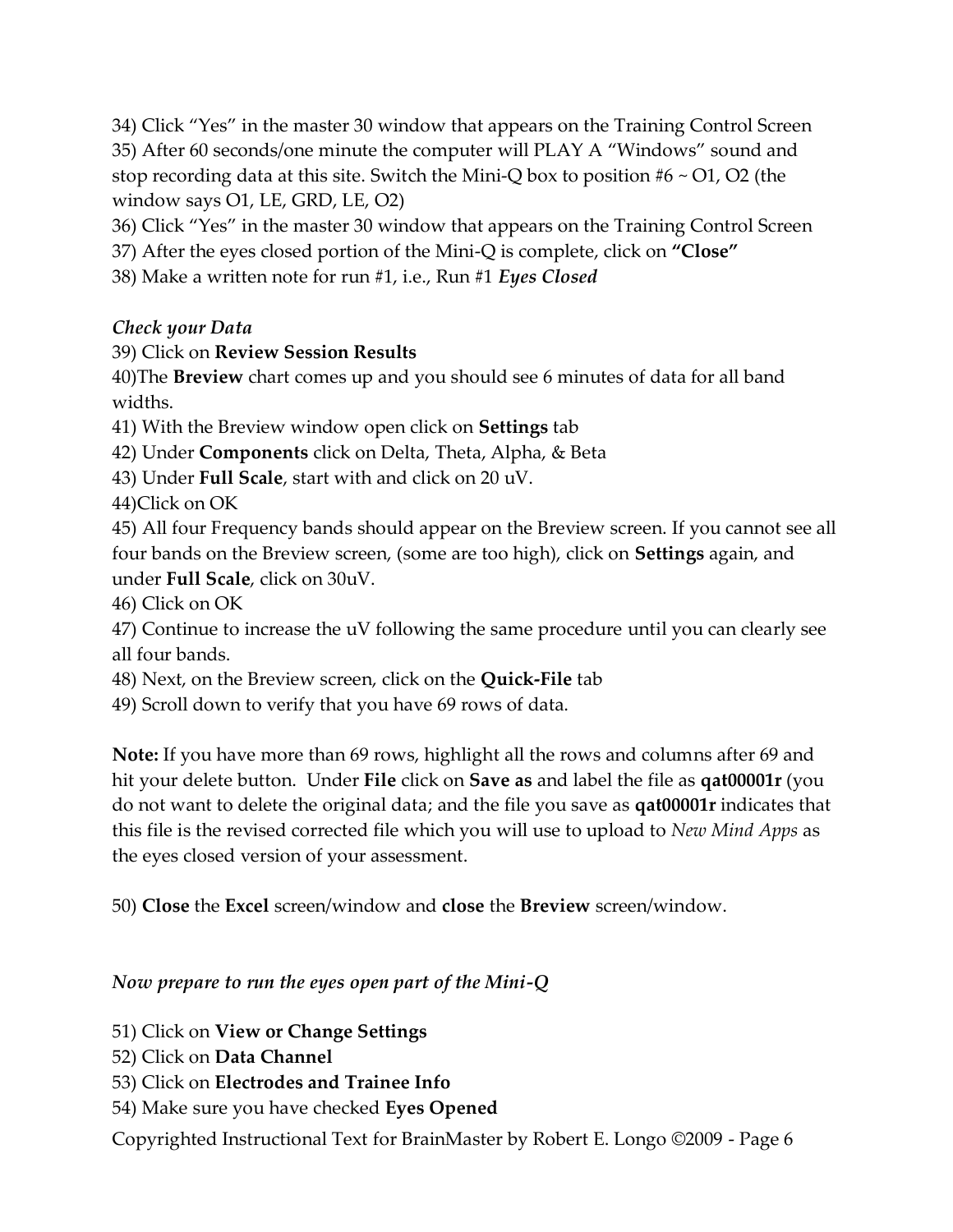55) Click on **OK**

56) Click OK

57) Click on **Use These Settings**

58) Click on **Run The Next Session**

59) Tell patient to relax, sit still, keep their eyes open and try not to shift their eyes back and forth, but rather to focus on some object in the room, and try not to blink or move; KEEP BOTH FEET ON THE FLOOR.

60) Tell the patient to keep his/her eyes OPEN and relax

61) Click on **RUN NEXT SESSION**

NOTE: you will now follow the same procedure as you did with the eyes closed portion of the QEEG assessment (see items 11-50 above)

62) After eyes open session is complete Click on **"Close"**

63) Make note of run #, i.e., Run #2 *Eyes Open*

64) Tell patient to relax

- 65) Check your data as outlined above
- 66) Remove cap
- 67) Clean paste and gel off patient's head and ears
- 68) Cleanse Electro-cap and syringe as per manufacturer's instructions.

### **Conducting a Full-Q, QEEG Assessment**

Conducting a Full-Q, QEEG assessment is very similar to conducting the Mini-Q. There are three major differences between the Mini-Q and Full-Q. 1) You are measuring at 4 sites in each position (instead of  $2 \sim$  see below) for a total of 19 points, 2) You only do five runs versus six for eyes closed and/or eyes opened, and 3) the total number of rows of data when you go into Breview - Quick-File is 113 rows of data.

## **Full-Q positions (NOTE: the order of these positions when running a Full-Q may be different than is indicated on the top of the Atlantis Mini-Q II box.).**

### **Running the Full-Q**

After you have prepared the patient for the Mini-Q, the QEEG assessment process is outlined below:

1) Click on BrainMaster

- 2) Create the proper patient **FOLDER**
- 3) When you have created the folder, click on **View or Change Settings**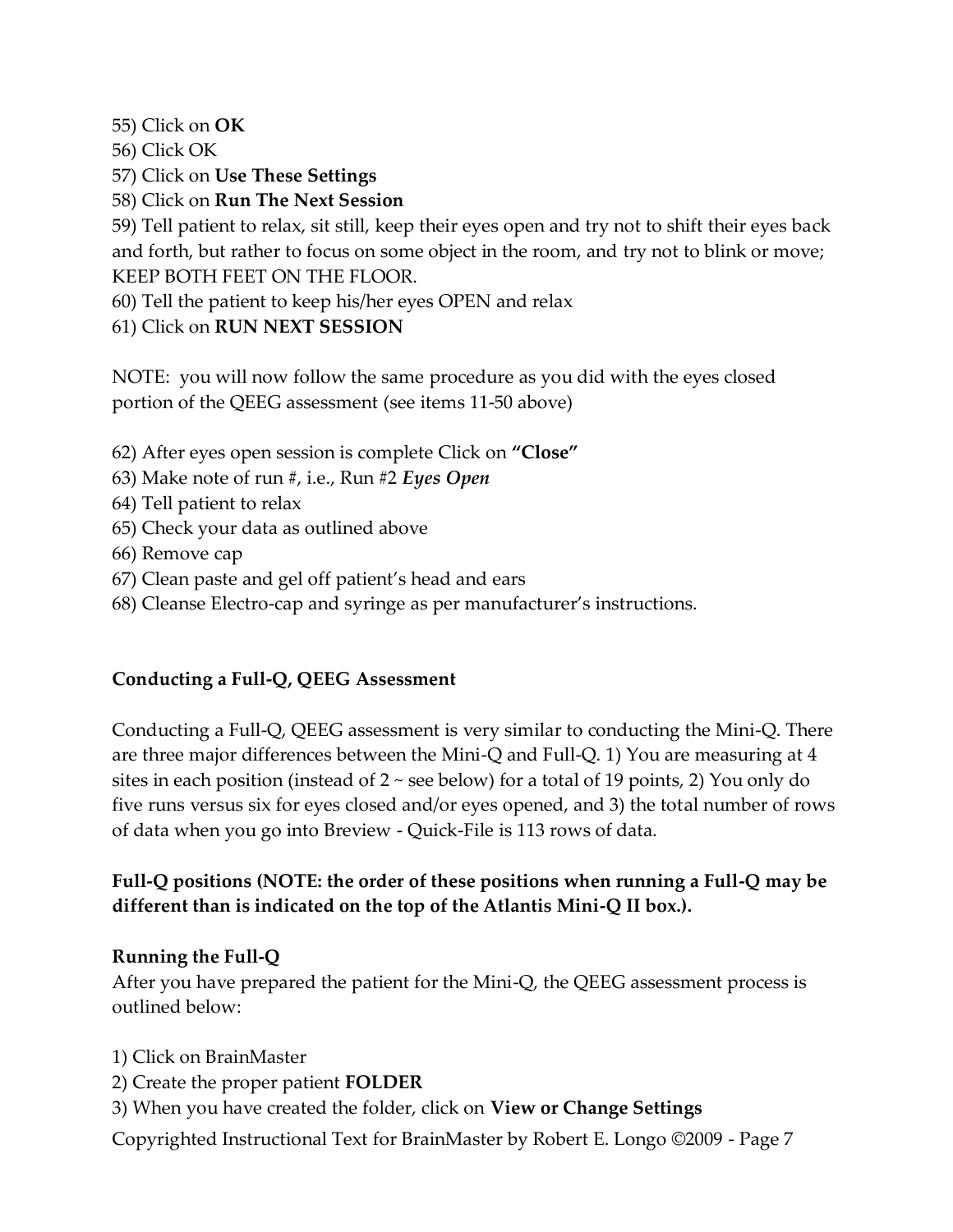4) Click on **Read/Write Settings File**

- 5) Scroll down and double click on **MINI-Q II 4-channel 60-second runs**.
- 6) Click on **OK**
- 7) Click on **OK**
- 8) Click on **Data Channels**
- 9) If not already set, select **Four Channels**
- 10) Make sure of the following:

### ▪ **Sum-Channel Mode** is **OFF**

- 4 Channel Sum Method is Combined
- Save EEG to Disk is ON
- 60Hz Notch Filter is checked
- **EEG Data Sampling Rate is set at 256**
- 11) Click on **Electrodes & Trainee Info**

## 12) Click on **Use Session Wizard to control session [Use for** *MINI-Q]*

- 13) Do not enter age
- 14) Click **eyes closed**
- 15) Click **OK**
- 16) Click **OK**
- 17) Click on **Use These Settings**

18) Tell patient to relax, sit still, to keep his/her eyes closed until you tell him/her to open them, and try not to blink or move; KEEP BOTH FEET ON THE FLOOR.

19) Tell patient to close eyes and relax

20) Make sure the Mini-Q II box is set to 4 Channels ~ the button in the back (next to where you plug the Electro-Cap™ in) is in the **IN** position and when you look at the digital display, you will note that there is **a decimal point** *after* the position number. 21) Click on **RUN NEXT SESSION**

## 22) Click on **GO (read and follow directions in the pop up window)**

23) Click on **GO**

24) Now check for good impedance and artifact:

- Anxiety & twitching and muscle tension/bracing, eye blinking, etc.
- Beta at F3 & F4 (frontalis muscle) muscle tension
- Beta at T3 & T4 is present if jaw grinding (TMJ)
- If eyes are fluttering we will see increased Delta

## 25) **Do not click on OK yet!**

26) Turn the position dial to Position #1 Fz, Cz, F3, F4 and check your *Raw Wave* data at both sites (this is most easily done by **NOT** checking any items in the Viewed Panels section of the **Display Options** settings except for *Raw Wave*, and under *Viewed Components,* **NOT** checking any items/waves.

27) Make sure you have good clean Raw Waves.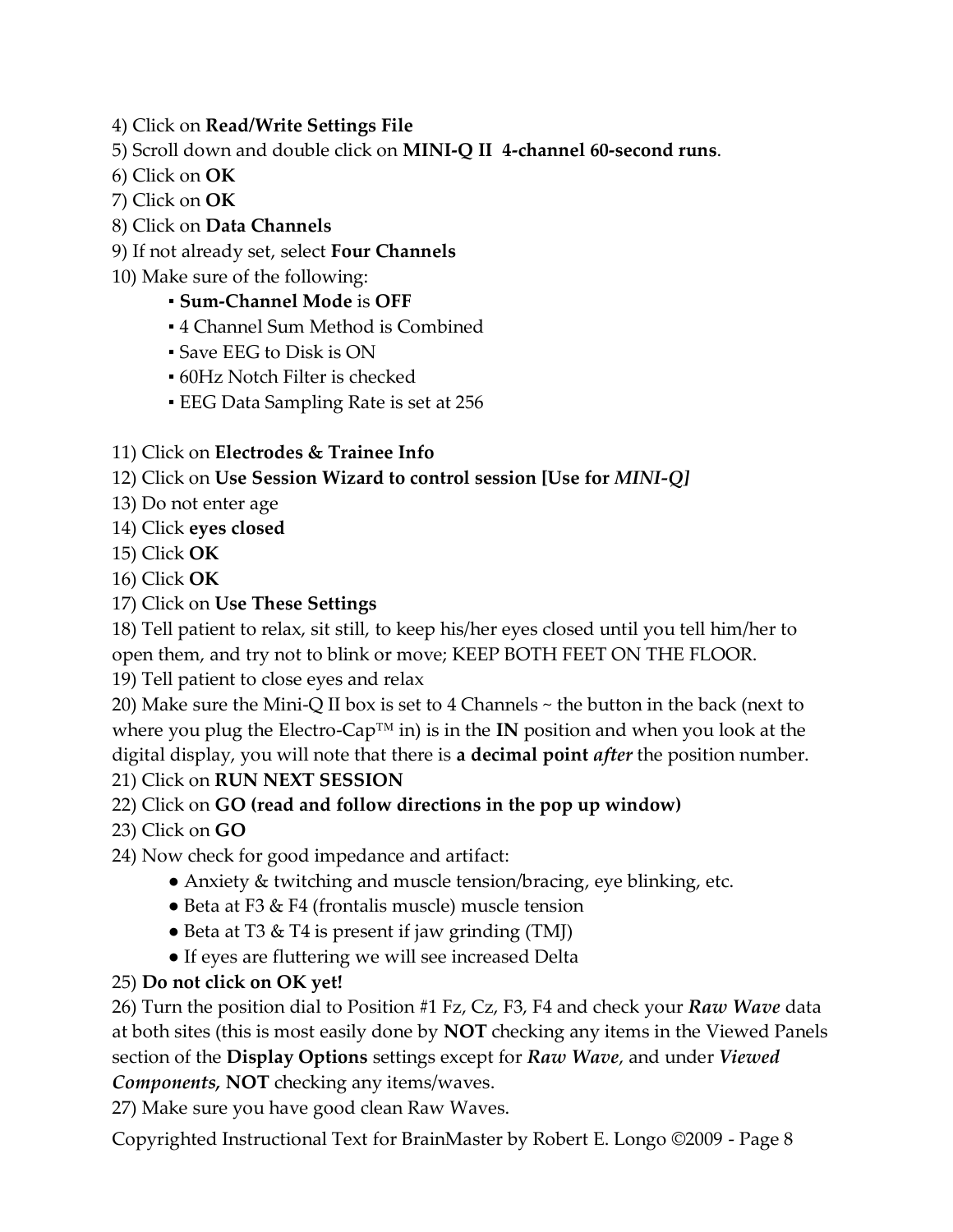28) Now switch the dial on the **Mini-Q box** to Position #2 C3, C4, P3, P4. Check your *Raw Wave* data at both sites. Make sure you have good clean Raw Waves. 29) Now switch the dial on the **Mini-Q box** to Position #3 T3, T4, O1, O2. Check your *Raw Wave* data at both sites. Make sure you have good clean Raw Waves. 30) Now switch the dial on the **Mini-Q box** to Position #4 F7, F8, T5, T6. Check your *Raw Wave* data at both sites. Make sure you have good clean Raw Waves. 31) Now switch the dial on the **Mini-Q box** to Position #5 Fp1, Fp2, Pz, Oz. Check your *Raw Wave* data at both sites. Make sure you have good clean Raw Waves.

**NOTE:** The Mini-Q box at Position #5 measures at Fp1, Fp2, Pz, Oz. Since there is no **Oz** electrode site on the standard Electro-Cap™, use may see what appears to be poor signal at site Oz. Do not worry about this. Continue with preparing for the Full Q assessment.

32) If for any reason you do not have good impedance and clean Raw Wave data at any site(s) use the wooden Q-tip to work the Electro-Gel™ down to the scalp, and if need be add a little more Electro-Gel™ to the site electrode until you have improved the impedance and Raw Wave signal. It is best to get the problems resolved now instead of having to stop the Mini-Q to correct problems mid way.

33) Switch the Mini-Q box back to Position  $#1 \sim Fz$ , Cz, F3, F4.

34) Now click on OK in the Master30 window to start your session.

35) In **Display** you can select any of the options you want to use to monitor the QEEG assessment by clicking on them.

36) In **Freq. Bands** you can select any of the options you want to use to monitor the QEEG assessment by clicking on them.

37) After 60 seconds/one minute the computer will play a "Windows" sound and stop recording data at this site. Switch the Mini-Q box to Position  $#2 \sim C_3$ , C4, P3, P4. 38) Click "Yes" in the master 30 window that appears on the Training Control Screen 39) After 60 seconds/one minute the computer will PLAY A "Windows" sound and stop recording data at this site. Switch the Mini-Q box to Position #3 ~ T3, T4, O1, O2. 40) Click "Yes" in the master 30 window that appears on the Training Control Screen 41) After 60 seconds/one minute the computer will PLAY A "Windows" sound and stop recording data at this site. Switch the Mini-Q box to Position #4 ~ F7, F8, T5, T6. 42) Click "Yes" in the master 30 window that appears on the Training Control Screen 43) After 60 seconds/one minute the computer will PLAY A "Windows" sound and stop recording data at this site. Switch the Mini-Q box to Position  $#5 \sim Fp1$ , Fp2, Pz, Oz. 44) Click "Yes" in the master 30 window that appears on the Training Control Screen 45) After the eyes closed portion of the Mini-Q is complete, click on **"Close"** 46) Make a written note for run #1, i.e., Run #1 *Eyes Closed*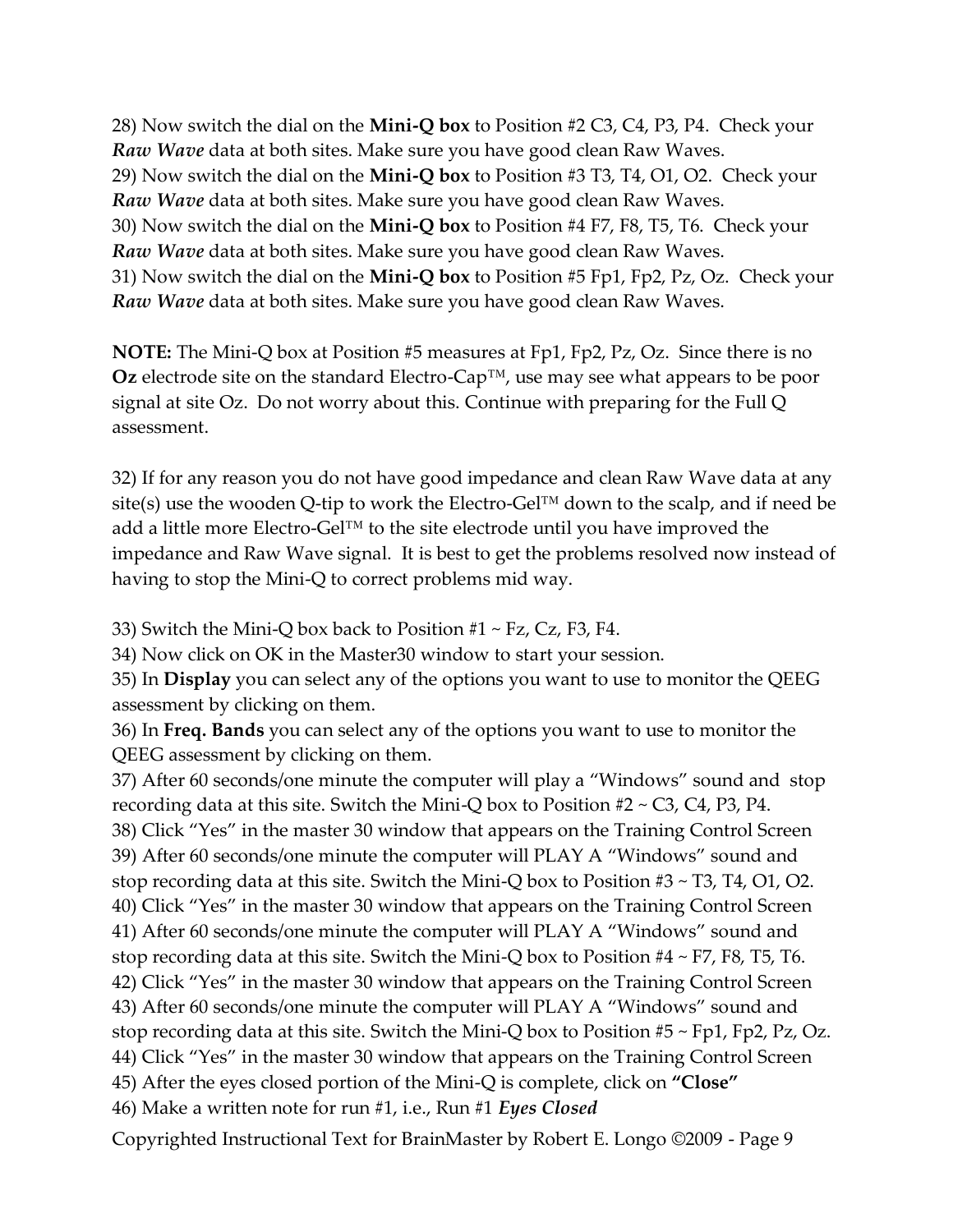*Check your Data*

47) Click on **Review Session Results**

48)The **Breview** chart comes up and you should see 5 minutes of data for all band widths.

- 49) With the Breview window open click on **Settings** tab
- 50) Under **Components** click on Delta, Theta, Alpha, & Beta
- 51) Under **Full Scale**, start with and click on 20 uV.
- 52) Click on OK

53) All four Frequency bands should appear on the Breview screen. If you cannot see all four bands on the Breview screen, (some are too high), click on **Settings** again, and under **Full Scale**, click on 30uV.

54) Click on OK

55) Continue to increase the uV following the same procedure until you can clearly see all four bands.

- 56) Next, on the Breview screen, click on the **Quick-File** tab
- 57) Scroll down to verify that you have 113 rows of data.

**Note:** If you have more than 113 rows, highlight all the rows and columns after 69 and hit your delete button. Under **File** click on **Save as** and label the file as **qat00001r** (you do not want to delete the original data; and the file you save as **qat00001r** indicates that this file is the revised corrected file which you will use to upload to *New Mind Apps* as the eyes closed version of your assessment.

58) **Close** the **Excel** screen/window and **close** the **Breview** screen/window.

## *Now prepare to run the eyes open part of the Full-Q*

- 59) Click on **View or Change Settings**
- 60) Click on **Data Channel**
- 61) Click on **Electrodes and Trainee Info**
- 62) Make sure you have checked **Eyes Opened**
- 63) Click on **OK**
- 64) Click OK
- 65) Click on **Use These Settings**
- 66) Click on **Run The Next Session**

67) Tell patient to relax, sit still, keep their eyes open and try not to shift their eyes back and forth, but rather to focus on some object in the room, and try not to blink or move; KEEP BOTH FEET ON THE FLOOR.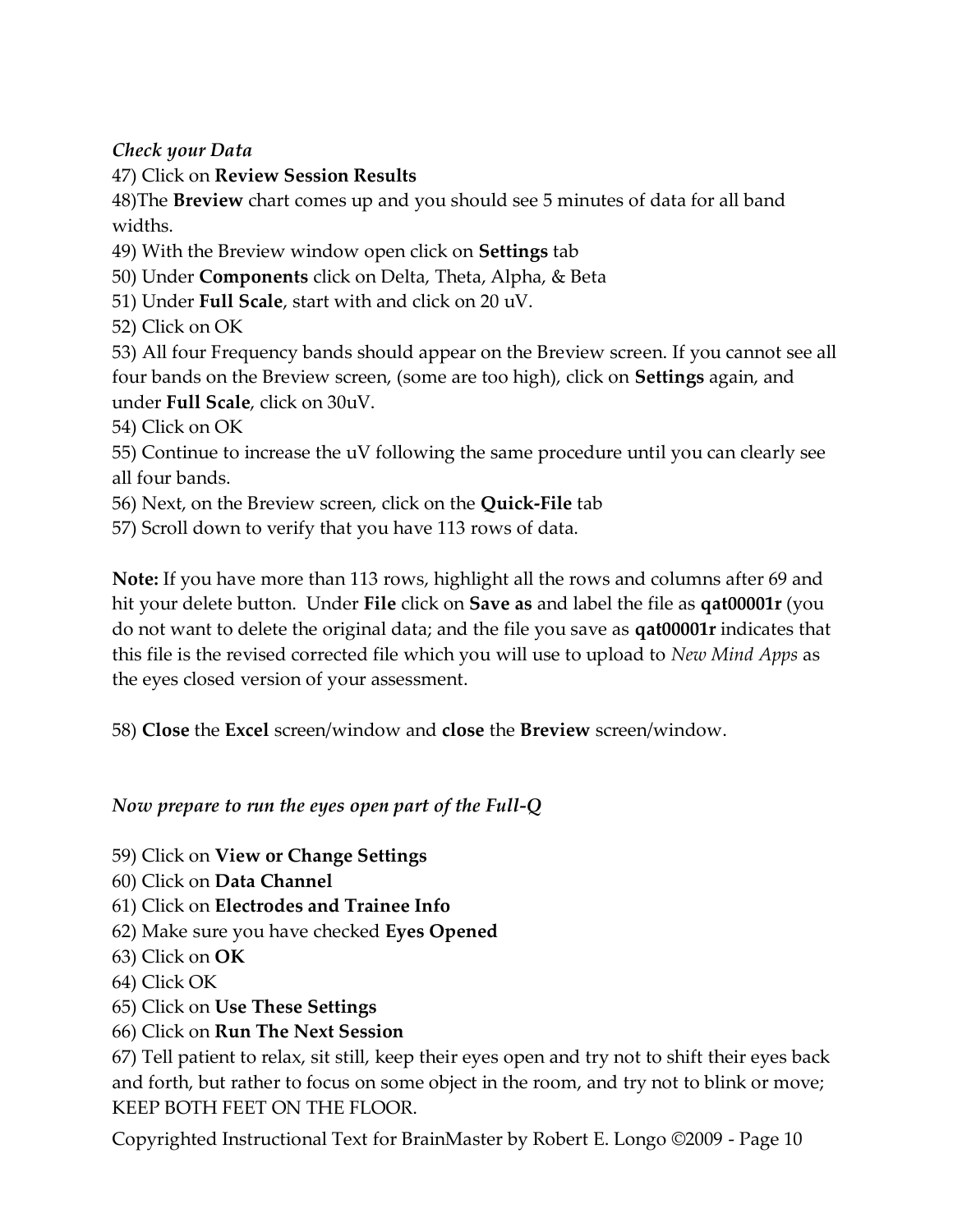68) Tell the patient to keep his/her eyes OPEN and relax 69) Click on **RUN NEXT SESSION**

NOTE: you will now follow the same procedure as you did with the eyes closed portion of the QEEG assessment (see items 21-58 above)

- 70) After eyes open session is complete Click on **"Close"**
- 71) Make note of run #, i.e., Run #2 *Eyes Open*
- 72) Tell patient to relax
- 73) Check your data as outlined above
- 74) Remove cap
- 75) Clean paste and gel off patient's head and ears
- 76) Cleanse Electro-cap and syringe as per manufacturer's instructions.

## **General QEEG Assessment Information**

- 2 electrodes is two separate patterns/readings
- The closer the electrodes, the more likely the patterns will look the same, when electrodes are further apart, you will see differences.
- •To take a measure you need at least three sensors, ground plus two amplified for a one channel (active). One is inverting the other is non-inverting.
- Activities of ear lobe or mastoid … there is no measure… (referential montage).
- Only one ground is needed per channel
- Electrodes (sensors) have a cap 1.5 mm din connector
- Use the International 10-20 Electrode System
- Odd numbers always on LH
- Even numbers always on RH
- Z always on zenith

### **In general:**

- Fz shows the highest amplitude of Theta
- HiBeta to LoBeta similar (not much EMG)
- Theta Fz to Pz lower is normal
- Alpha Fz to Pz higher is normal
- Theta exceeds Alpha
- Alpha exceeds Beta
- Beta should be static front to back
- Anything more than 50% variability is of interest